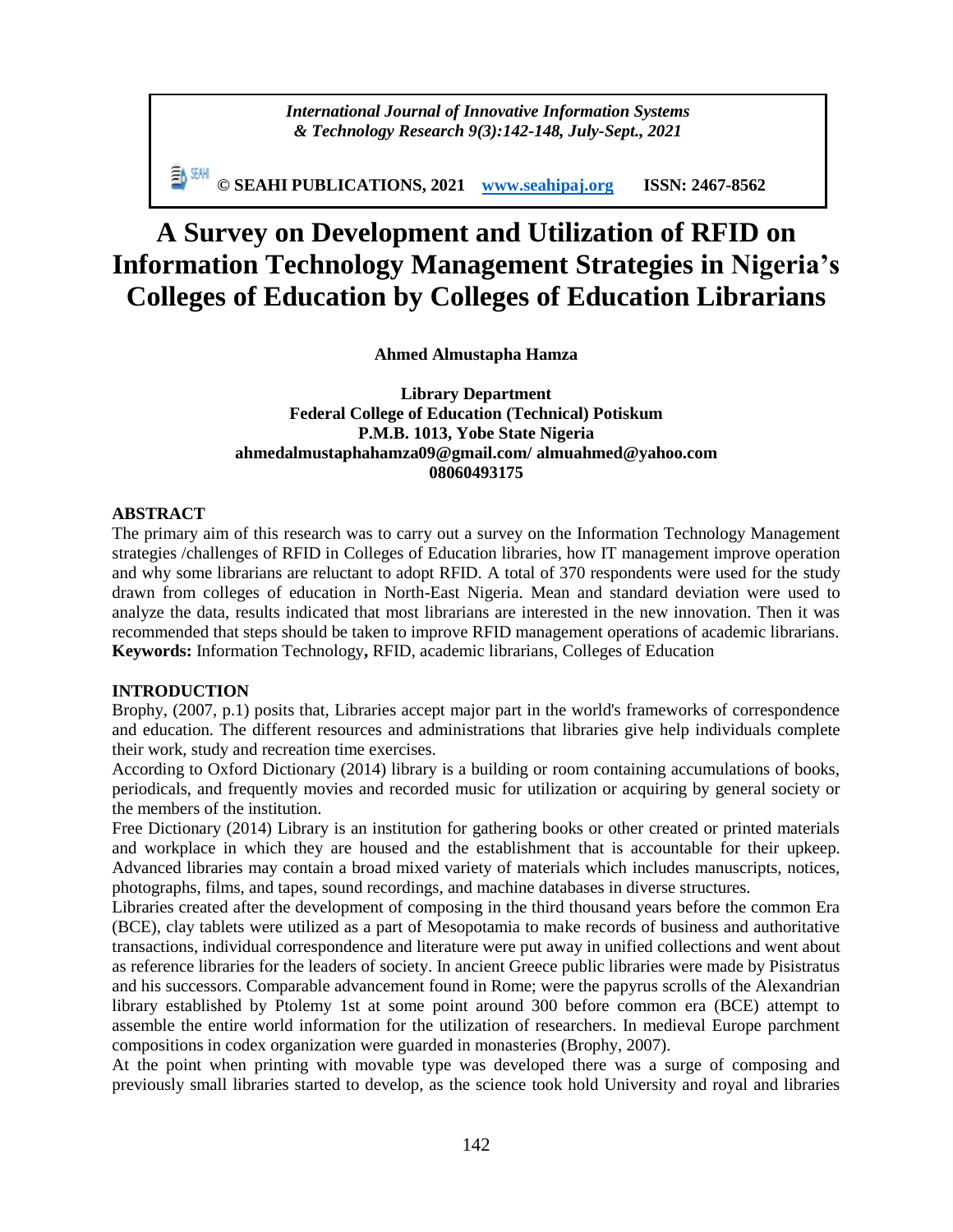become significant on tackling numerous attributes that are conspicuous in today's libraries (Brophy, 2007).

Academic libraries developed with the modern university during the early medieval times. However, half to some degree were neglected by their parent institutions until at the eighteenth century and much later (Brophy, 2007) The medieval university or college library was small and developed gradually, Cambridge university library had just 122 volumes in 1424 however the number increased by duplicating, buy, gift and donation (Brophy, 2007).

Libraries utilize new innovation on the ground that the conditions in general that brings the headway of the innovation are the conditions in which the library works. By virtue of Radio frequency identification (RFID), overseeing physical objects needs to do item level capacities, for instance, sales or loaning more effectively and with less human mediation (Coyle, 2005).

Implementing Radio frequency identification (RFID) in academic libraries depends on particular library needs, aspiration, space and budget. Therefore, any academic library wishes to implement RFID need to consider the following essentials equipment's apart from sound financial capability:

RFID tags

Antenna

RFID reader

Computer system

Server/Network

There are three main types of tags, passive, semi-passive and Active tags. The most widely use tag passive because it is cheaper, but active tag is costly as such it is not common.

Any academic library wishes to implement RFID need to decide on the condition of tags and the reader, cheap tags require costly reader while expensive reader require cheap tag. The most commonly passive tags are: lower frequency (LF), High frequency (HF), Universal high frequency (UHF) and General frequency 2 (GEN2) which cost less than ten pence far tag, but active tag cost twenty times as much. The Antenna: folded dippole and patch antenna are the commonly use which are few centimetres long with UHF 868 MHZ not more than 17 centimetres. The signal power is proportional to reader power and sophistication.

RFID reader communicate, with tags through the antenna, this communication is reflected with a signal. Computer system is connected to the server and RFID reader that also regulates the use of the RFID components.

The servers supply the network which the computer and RFID reader use.

RFID is extraordinarily priceless technology for a wide range of inventory settings; whether libraries embrace RFID it will most likely keep on being profitable in retail inventory network. Moreover, it will help to the general acceleration of work worldwide, which influences libraries and different organizations. Without doubt library circulation, a key function where RFID utilization is growing while library budget and purchasing power are losing ground (Coyle, 2005).

## **Information technology: A Historical Review**

Information technology has experienced a great deal progression since it first appearance in organizations around 50 years ago. Technologies have progressed; organizations have changed; Information technology usage has changed and hence the management of Information technology has influenced (Guillemette and Pare, 2012).

Since changes in organizations and Information technology are guiding, the arrangement of the Information technology with business goals must not only be understood but constantly renewed and adjusted (Guillemette and Pare, 2012).

IT managers face challenges when keeping an eye on the issue of agreement; they need to make respectable understanding of their organization's prerequisites and desires about Information technology. But research has provided IT managers with, a couple of well-known frameworks for making a finer understanding of these desires for the issue of business-IT agreement from strategic perspective (Guillemette and Pare, 2012).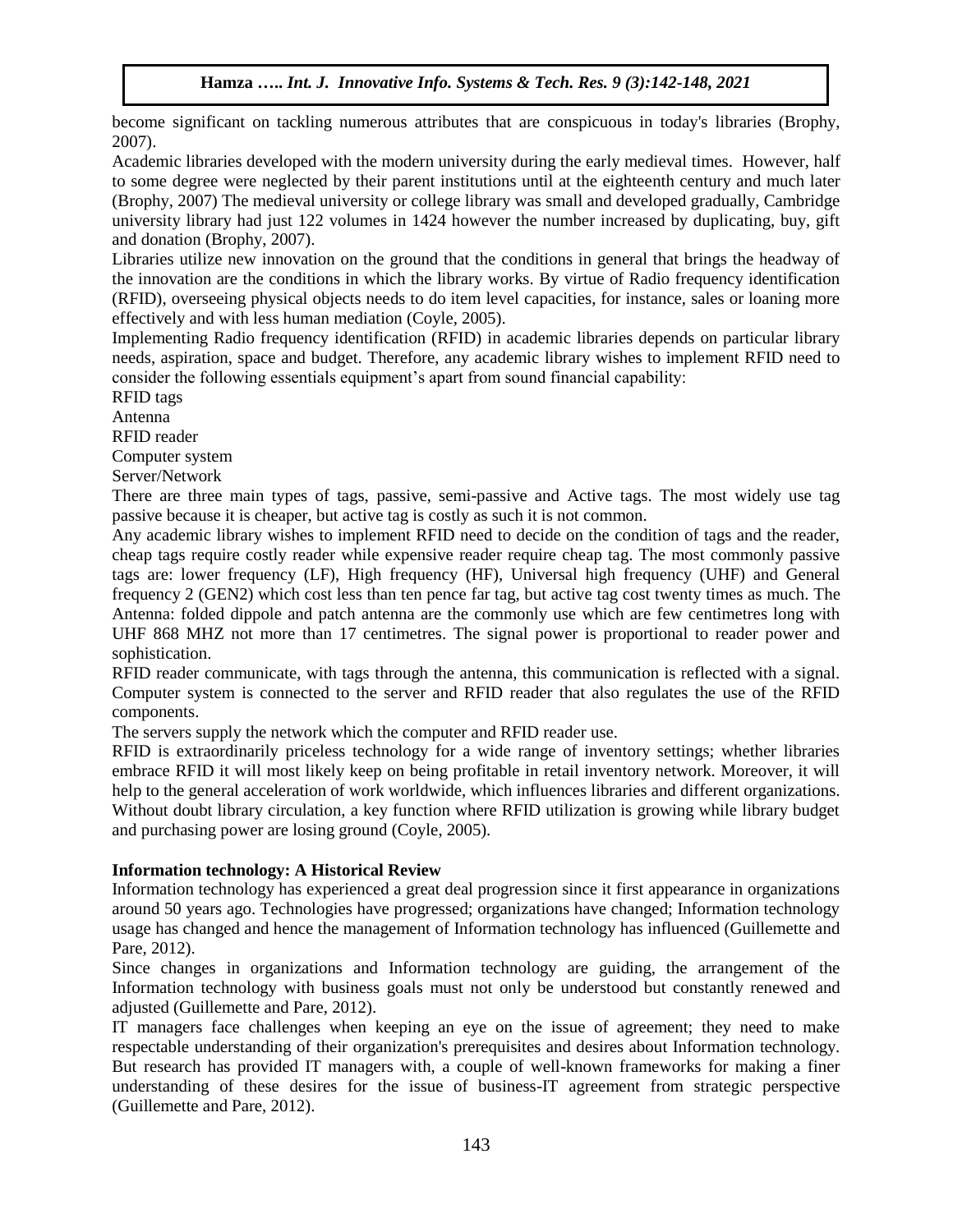IT manager's strategy is the most highly perceived and broadly used to asses' managers' view of the vital strategy of IT in organization (Guillemette and Pare, 2012).

Libraries have seen more technological change in the last decade than during the whole history since Gutenberg printing press. Improvements in computer hardware, software and the web have changed libraries into information centres, additionally the profession itself has experienced a significant movement where the traditional library are continuously replaced by web-master e-resources managers, learning manager and so forth (Koteswara Rao, 2002).

#### **Information Technology management in Libraries**

The new Information technology continuously utilized for a variety of function from OPAC to online journal delivery framework; individuals are accustomed to acquiring information from their desktops. It worth noting that most of these technologies were not created for libraries purpose, yet in some way or another these items are broadly utilized within numerous types of libraries for instance RFID in 1940, Xerox in 1950, Fax in 1983, CD-ROM in 1985, and Internet in 1993 are some of the best developments which changed libraries. The effects of these innovations on libraries are so much that the individuals' impression of libraries has changed.

#### **Purpose of the study**

The primary aim of this research is to make survey on the Information Technology Management strategies challenges of RFID in colleges of education libraries, how IT management improve operation and why some librarians are reluctant to adopt RFID.

#### **Research Questions**

What are the IT management strategies challenges faced RFID within College of education libraries? What are the IT management challenges faced in RFID within your academic libraries?

Why are some College of education librarians reluctant to adopt RFID in their libraries?

How does RFID management improve the operation of College of education libraries?

#### **Scope of the study**

The study will be delimited to colleges of education in North-East Nigeria to allow for enough and thorough research, hence other colleges of education outside North-East will not be covered.

#### **Significance of the study**

The study will be of significance to policy makers, administrators, Librarians and students whereby new horizon will be explored, thus enhancing the usage of the libraries.

#### **RESEARCH METHODOLOGY**

The methods that were employed in carrying out the study under the following subheadings; Research Design, Area of the study, Population, Sample and Sampling Techniques. Instrument for Data collection, Validation of the Instrument, Reliability of the Instrument, method of Data collection as well as Method of Data Analysis.

#### **Research Design**

The study was conducted using correlation Survey research design. Adeyemi (2008) described a correlation survey as a collection of data from members of a population in order to determine the relationship between the populations with regards to one or more variables. A direct observation of schools' libraries was carried out during the study using a questionnaire.

#### **Area of the study**

The area of the study were all colleges of education in North-East Nigeria.

#### **Population**

The target population of the study were all 10,231 students in Colleges of Education in North-East Nigeria (Federal and State owned)

#### **Sample and Sampling Technique**

The total 370 respondents was drowned from six colleges of education in North-East Nigeria. Three (3) Federal colleges and three (3) state owned colleges, namely: FCE (T) Potiskum, Yobe state, FCE (T) Gombe, Gombe state, and FCE Yola, Adamawa state, Sir Kashim Ibrahim COE Maiduguri, Borno state,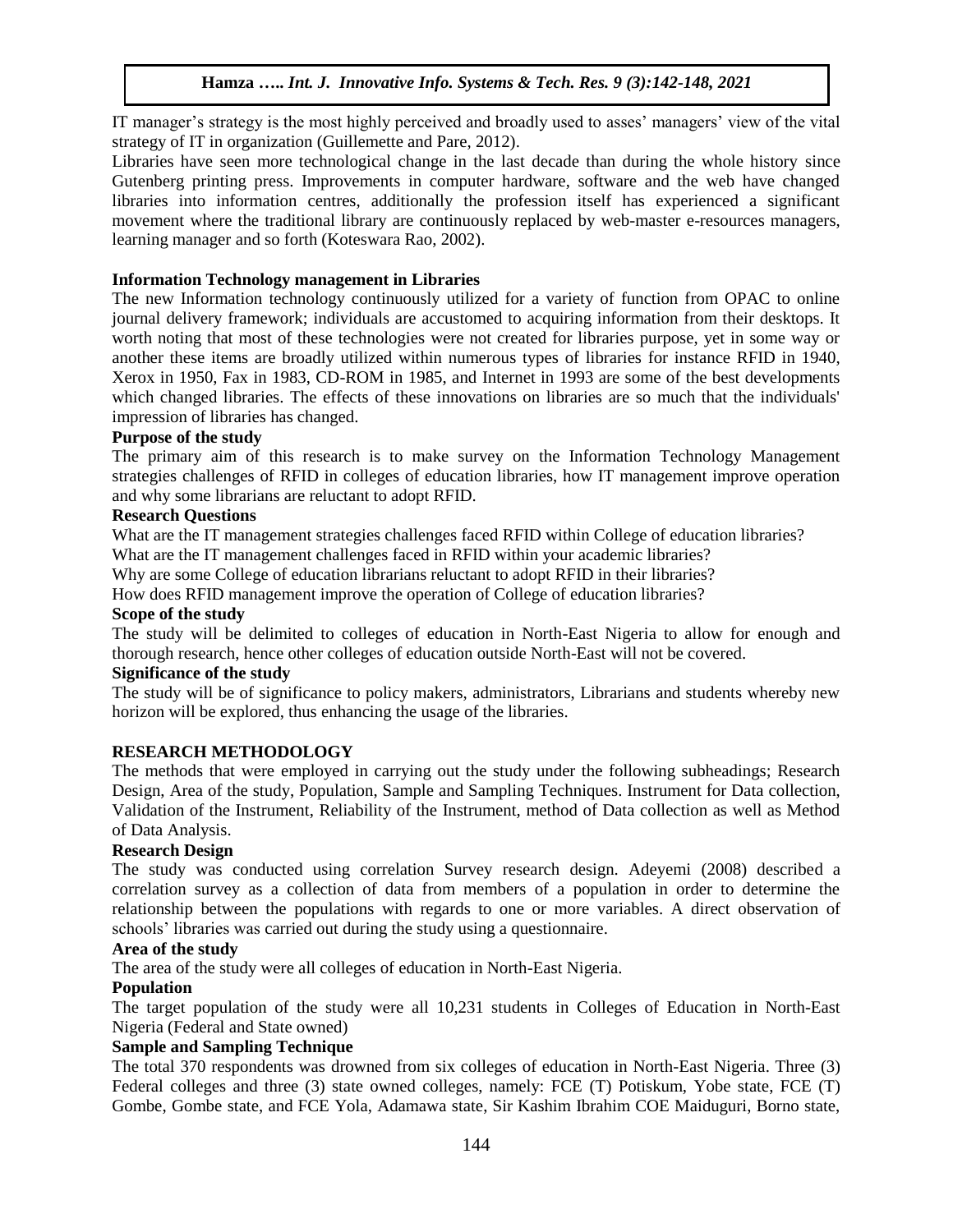COE Kashere, Bauchi state, and COE Zing, Taraba state. The table provided by Krejeie and Morgan (1970) was used to estimate the sample size of respondents. The table determined the needed size of a randomly chosen sample from a given finite at 95 percent level of significance. Stratified random sampling technique will be used to obtain the sample of NCE students using schools' libraries. Six schools will be randomly chosen and also for convenience.

#### **Instrument for Data Collection**

The instruments that was used for data collection in the study was a structured questionnaire the questionnaire consisted of section A, B, & C. section A was a Letter of Introduction, section B consists of a column that elicited information from the respondents, section C consists of (20) items meant to give information on libraries requiring strongly agree (4), Agree (3), disagree (2), and strongly disagree (1).

#### **Validation of the Instrument**

The instrument was face and content validated. The instrument was validated by a Principal lecturer from department of Library science, Federal University Dutsinma and two Senior lecturers from department of Library science, Aminu Saleh College of Education Azare who were expected to examine the instrument to check the appropriate of the items on the check list to ensure that the wordings of the contents were correct to avoid ambiguity.

#### **Reliability of the Instrument**

The instrument was pilot tested in Umar Suleiman COE Gashua Yobe state and COE Waka Biu, Borno state which are outside the study area to determine the reliability of the instrument. Six lecturers were used, two from each school as well as fifteen students, five from each school.

The reliability of the instrument was determined using the Cronbach Alpha (a) which estimates the coefficient of the internal consistency of the items on the instrument.

#### **Method of Data Collection**

The data for the study were generated using a questionnaire. The instruments were administered to the respondents in the schools. The researcher together with six research assistants administered the items to the respondents under the study area and retrieve same immediately after their completion.

#### **Method of Data Analysis**

The data generated for the study were analyzed using the statistical Package for Social science (SPSS) version 22. The research question were answered using descriptive statistic (Mean and Standard deviation)

#### **RESULTS AND DISCUSSION**

**4.1Research Question 1.** *What are the IT management strategies in RFID within academic library in your institution?*

**Table 1**. Descriptive statistics of the IT management strategies in RFID within academic library in your institution

| Item                                             | N   | Mean | <b>SD</b> |
|--------------------------------------------------|-----|------|-----------|
| Frequency use of RFID system                     | 370 | 2.78 | 0.99      |
| Rating of circulation system                     | 370 | 3.05 | 0.75      |
| Ranking of user's preference for RFID use        | 370 | 3.09 | 0.77      |
| Positive change in the attitude of users         | 370 | 2.89 | 1.07      |
| Positive change in the attitude of library staff | 370 | 3.22 | 0.89      |
| Grand Mean                                       | 370 | 3.00 | 0.89      |

The descriptive statistics in Table 1 indicated 370 respondents, responded to 20 items on the questionnaire indicating IT management strategies in RFID within academic library in the institutions. The grand mean of 3.00 with standard deviation of 0.98 showed that the level of IT management strategies in RFID within academic library in the institutions is low as supported by a study conducted by Coyle, K. (2005).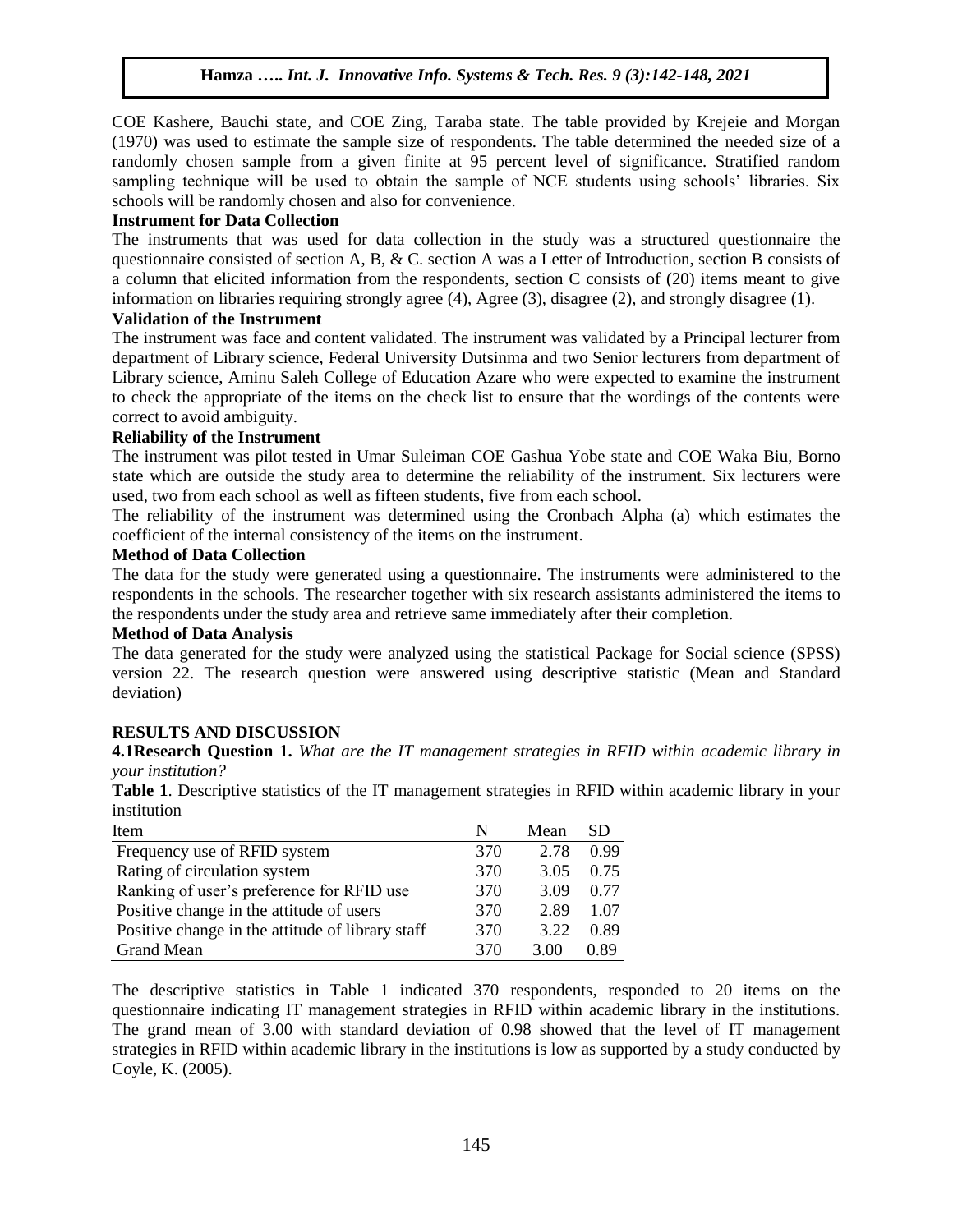**Research Question 2.** *What are the IT management challenges faced in RFID within your academic libraries?*

**Table 2**. Descriptive statistics of the IT management challenges faced in RFID within your academic libraries

| Item                                 | N   | Mean |      |
|--------------------------------------|-----|------|------|
| Educational qualification of library | 370 | 4.17 | 1.17 |
| users                                |     |      |      |
| Age group of users                   | 370 | 3.09 | 0.79 |
| Gender of users                      | 370 | 3.09 | 0.88 |
| Source of awareness for RFID         | 370 | 3.56 | 0.79 |
| Use of RFID                          | 370 | 4.22 | 1.18 |
| <b>Grand Mean</b>                    | 370 | 3.63 | 0.96 |

The descriptive statistics in Table 2 indicated that 370 respondents, responded to 20 items on the questionnaire indicating IT management challenges faced in RFID within academic libraries. The grand mean of 3.63 with standard deviation of 0.96 showed that the level of IT management challenges faced in RFID within the academic libraries is high as supported by Koteswara Rao (2004) in his study. **Research Question 3.** *Why are some librarians reluctant to adopt RFID in academic libraries?* **Table 3**. Descriptive statistics of some librarians reluctant to adopt RFID in academic libraries

| Item                                                             | N   | Mean | <b>SD</b> |
|------------------------------------------------------------------|-----|------|-----------|
| Positive change in the attitude of the library staff             | 370 | 3.52 | 0.91      |
| Use of RFID in other area                                        | 370 | 2.98 | 0.74      |
| Effectiveness of RFID system for security of<br>books            | 370 | 4.28 | 1.13      |
| Assistance by staff in use of smart cards                        | 370 | 3.08 | 0.65      |
| Arrangement of training/user education for use of<br><b>RFID</b> | 370 | 3.03 | 0.61      |
| <b>Grand Mean</b>                                                | 370 | 3.38 | O 81      |

The descriptive statistics in Table 3 indicated that 370 respondents, responded to 20 items on the questionnaire indicating some librarians are reluctant to adopt RFID in academic libraries. The grand mean of 3.38 with standard deviation of 0.81 showed that a good number of librarians are reluctant to adopt RFID in academic libraries to be low, a position supported by Guillemette and Pare, (2012) **Research Question 4.** *How does RFID management improve the operation of academic libraries?* **Table 4**. Descriptive statistics of RFID management improve the operation of academic libraries

| Item                                         | N   | Mean      | <b>SD</b> |
|----------------------------------------------|-----|-----------|-----------|
|                                              |     |           |           |
| Awareness of issue-Return through smart card | 370 | 3.16 0.85 |           |
| Use of drop-box for return of books          | 370 |           | 3.54 0.90 |
| Method of returning books                    | 370 |           | 3.09 0.79 |
| Ranking of user's preference for RFID use    | 370 |           | 3.56 0.88 |
| Use of RFID in different library collection  | 370 | 2.95 0.72 |           |
| <b>Grand Mean</b>                            | 370 | 3.26      | 0.83      |

The descriptive statistics in Table 4 indicated that 370 respondents, responded to 20 items on the questionnaire indicating RFID management improved the operation of academic libraries. The grand mean of 3.26 with standard deviation of 0.83 showed that the level at which RFID management improve the operation of academic libraries is low as postulated by Azizan Suda, K. and Abdul Rani, S. N. (2013)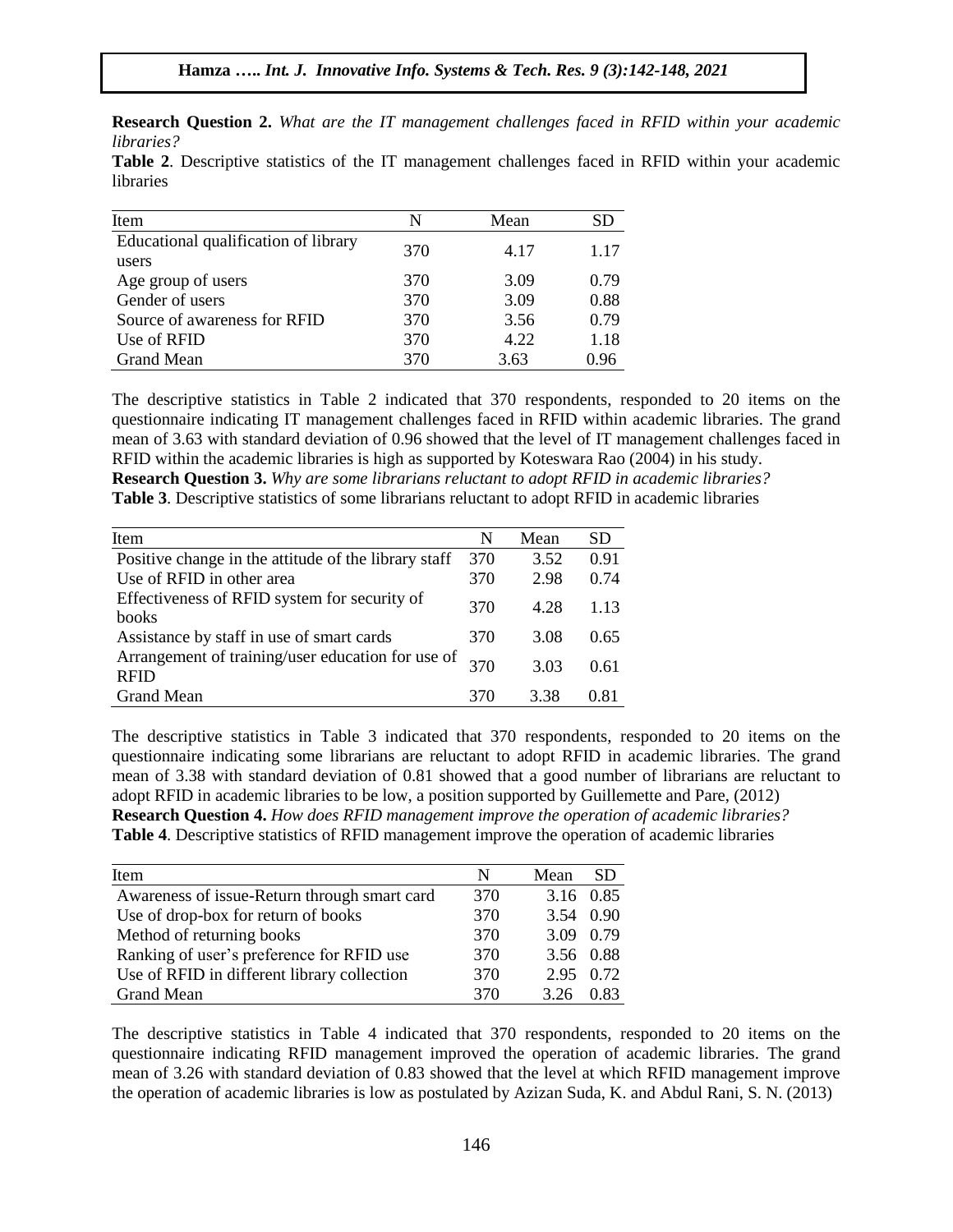## **Summary of findings**

The result of the findings showed that the level of IT management strategies in RFID within academic library in the institutions is low.

Also grand mean of 3.63 with standard deviation of 0.96 showed that the level of IT management challenges faced in RFID within the academic libraries is high.

In addition, grand mean of 3.38 with standard deviation of 0.81 showed that some librarians are reluctant to adopt RFID in academic libraries to be low.

Lastly, grand mean of 3.26 with standard deviation of 0.83 showing that the level of RFID management improve the operation of academic libraries is observed to be low

## **CONCLUSION**

From this research it was observed that an insight for libraries and librarians who are thinking of implementing the RFID system or who are worried about the outcome/future of the technology needed be addressed. Most librarians are always interested in new innovation in technology in order to improve the quality and efficiency of service. Furthermore, RFID technology save cost of operation and management of material flows. RFID technology offers potentials for access to library services and security in the library, RFID will reduce the amount of time required to perform circulation operation, better housekeeping control, reliability, minimise theft of books and provide much access and storage of information.

## **RECOMMENDATIONS**

Based on the findings of this study, the following recommendations are made.

- 1. That the IT management strategies in RFID within academic library in academic institutions should be enhanced for more efficiency.
- 2. That the IT management challenges faced in RFID within academic libraries should be reduced through encouragement of librarians to embrace new emerging technologies.
- 3. That there is need to address some librarian's reluctance to adopt RFID in academic libraries.
- 4. That steps should be taken to improve RFID management operation of academic librarians

## **REFERENCES**

| Azizan Suda, K. and Abdul Rani, S. N. (2013) Radio frequency identification for efficient library                |
|------------------------------------------------------------------------------------------------------------------|
| <i>Management</i> [online]. 4(15), pp.125-131 [Accessed on 19 August 2020]. Available at:                        |
| http://www.sciencedirect.com                                                                                     |
| Bischoff, B. and Gorman, M. (1994) Manuscripts and libraries in the age of Charlemagne                           |
| [online]. [Accessed on 23 July 2020]. Available at: http://www.googlescholar.com                                 |
| Brophy, P. (2000) towards a generic model of information and library services in the information age. Journal of |
| Documentation [online]. 56(2), pp.161-184 [Accessed on 19 August]<br>Available<br>2020].<br>at:                  |
| http://www.googlescholar.com                                                                                     |
| Brophy, P. (2007) the Library in the twenty-first century. $2nd$ ed. London: Facet publishers                    |
| British Museum one (2013) Assurbanipal library [online] [Accessed on 23 July 2020]. Available<br>at:             |
| http://britishmuseum.org                                                                                         |
| Casson, L. (2002) Libraries in the Ancient World [online] [Accessed 23 July 2020]. Available at                  |
| http://www.googlescholar.com                                                                                     |
| Coyle, K. (2005) Management of RFID in libraries, journal of academic librarianship [online].<br>31(5)           |
| pp.486-489 [Accessed 7 July 2020]. Available at: http://www.abi/informglobal.com                                 |
| David, H. (2014) national science foundation [online]. [Accessed 20 August 2020]. Available at:                  |
| http://www.dli2.nsf.gov                                                                                          |
| Encyclopaedia America (2004) [online]. [Accessed on 23 July 2014]. Available at: http://www.google.com           |
| Geo Haven, P. (1962) Books and their makers in the middle ages [online]. [Accessed on 23 July<br>2020].          |
| Available at: http://www.googlescholar.com                                                                       |

Geoje, M. J. d. ed. (1906) Al-Muqaddasi: Ahsan al-ta-qasim [online]. P.449 [Accessed on 23 July 2020]. Available at: [http://www.googlescholar.com](http://www.googlescholar.com/)